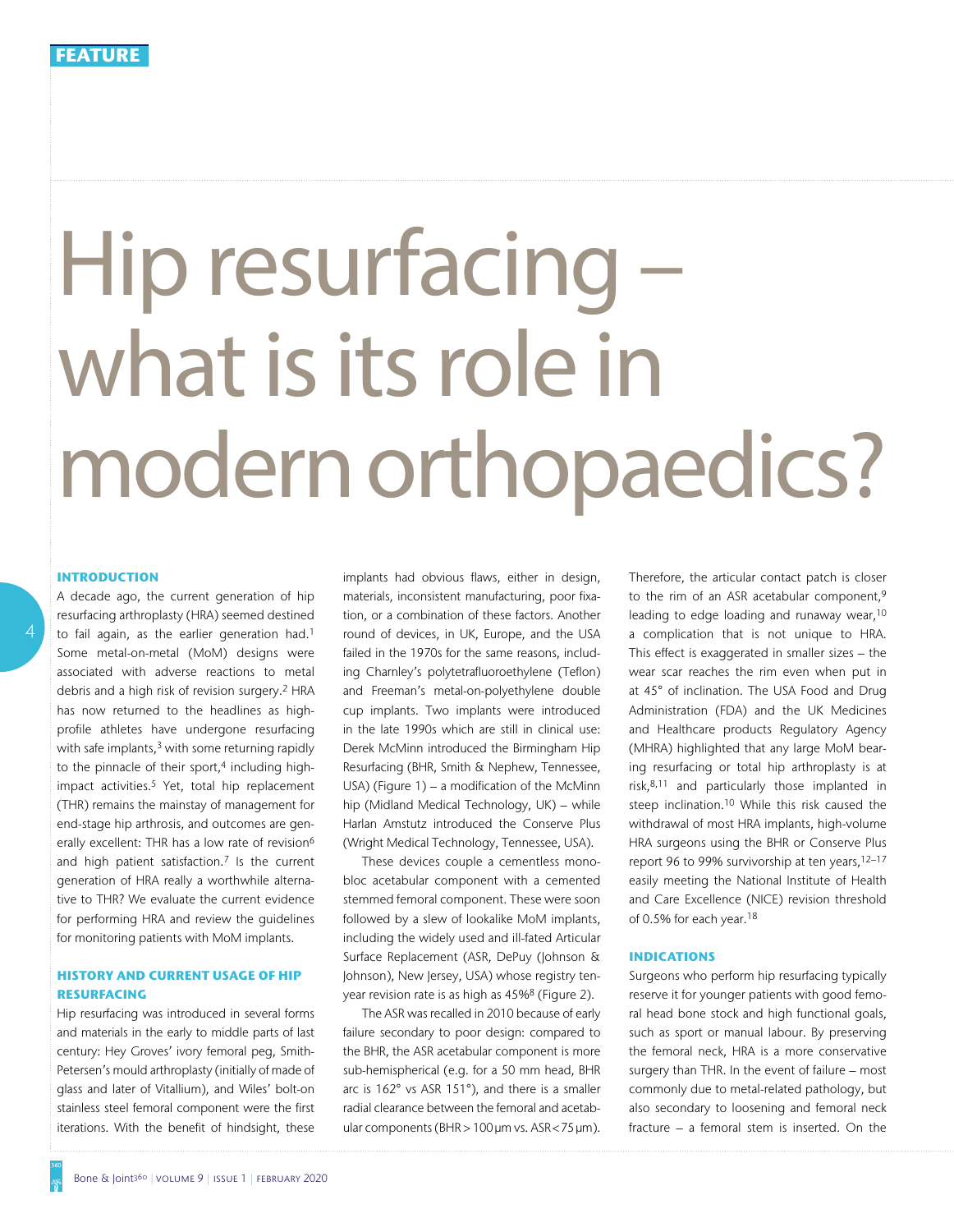#### *Kartik Logishetty*

*Kartik Logishetty, MSk Lab, Imperial College London, London, UK. email: k.logishetty@imperial.ac.uk*

*Sarah K. Muirhead-Allwood Sarah K. Muirhead-Allwood, London Hip Unit, London, UK.*

#### *Justin P. Cobb*

*Justin P. Cobb, MSk Lab, Imperial College London, London, UK.*



**Fig. 1. Smith & Nephew Birmingham Hip Resurfacing (BHR) device.**



**Fig. 2. DePuy Articular Surface Replacement (ASR) device.**

acetabular side, surgeons may insert a bipolar head of the right external dimension, avoiding having to remove the well-fixed cup with stress shielding behind it.<sup>19</sup> Recent data suggests that primary THR is expected to last 25 years in 58% of patients,<sup>6</sup> though the introduction of highlycrosslinked polyethylene in the late 1990s<sup>20</sup> is likely to improve on this further. Revision THR is associated with significantly greater morbidity and inferior function.21 NICE therefore considers HRA a suitable choice for patients who are likely to live longer than THR is likely to last, <sup>18</sup> as they are likely to require another operation. HRA is also indicated for hip arthrosis in the presence of pre-existing metalwork in the femoral medullary canal which precludes a metaphyseal stem (Figure 3).22

#### **Biomechanics and function**

Hip arthroplasty in general seeks to restore hip joint function. With HRA, this can be intuitively achieved by maintaining the shape and structure of the femoral head and neck. Length and offset are thus more reliably restored, compared to THR,23 with a more anatomical pattern of femoral loading.24 Proximal femoral stress shielding is reduced with maintenance of bone mineral density.23,25 By more closely restoring the femoral head size, HRA restores capsular biomechanics and jump-distance,<sup>26</sup> and in reqistries HRA is associated with a two- to fourtimes reduced risk of early dislocation when compared to THR.<sup>8</sup>

Gait analysis is considered one of the gold standard functional tests after arthroplasty. Patients with HRA have a gait which is almost indistinguishable from that of age-matched patients without hip disease.27 Compared to patients with THR, HRA confers a more normal gait28 and a higher top walking speed.29,30 In those with a HRA in one limb and THR in the other, the HRA limb accepts more weight and pushes off with greater force than the other side.<sup>31</sup> In a randomized clinical trial, HRA reproduced a symmetric gait at higher speeds, while patients with THR loaded their healthy hip excessively, sparing the leg with the replaced hip.32 Importantly, however, HRA does not confer an advantage over THR for standing balance30,33,34 or gait symmetry at comfortable walking speeds.30,35

In the scientific literature, case series of patients after HRA are reported as returning to high impact activities,<sup>36</sup> including extreme triathlons5, though the majority will take up lowimpact sports.37 For THR, there is a general consensus between British and American sur $qeons<sup>38,39</sup>$  – the majority allow intermediateimpact sports such as cycling, but few support return to high-impact sports such as jogging. There are few direct comparisons of return to sport between patients with HRA and THR. Meta-analysis of studies using the UCLA hip score<sup>40</sup> shows that patients who have undergone hip resurfacing are more likely to return to a high level of activity compared to THR,<sup>23</sup>

though randomized studies which used Oxford Hip Scores or Harris Hip Scores have been unable to detect a difference<sup>41</sup> as both procedures score so highly due to well-established ceiling effects.

# **Indications for hip resurfacing and risk factors for failure**

For all patients and including withdrawn implants, the ten-year cumulative revision rate of HRA is 8-11% which is inferior to THR (4-7%).8,42 There is uncertainty around whether the difference in revision rates between THR and HRA are due to failure of the resurfacing implants or because: 1) it is likely that people who undergo HRA are more active, which reduces the longevity of their implants,<sup>18</sup> and 2) surgeons' threshold for converting a symptomatic HRA to THR may be lower than revising a primary THR to revision THR.

Adverse reactions to metal debris (ARMD) generated from the MoM HRA bearing surface include effusions, local soft tissue destruction and osteolysis with subsequent aseptic loosening, and non-infected and nonmalignant soft tissue masses – which have been termed pseudotumours.<sup>43</sup> ARMD is the most common indication for converting HRA to THR, followed by aseptic loosening and femoral neck fracture.42.

Analysis of registry data has identified certain HRA implants at high risk of failure: while the BHR, Conserve Plus and Adept (MatOrtho) implants have ten-year revision rates between 5-8%; the ASRs is 26-40%.8,42 Patient-related, independent risk factors for revision are small femoral component size, developmental dysplasia of the hip (DDH), and decreased bone mineral density.44 HRA is generally contraindicated in females because they are more likely to be smaller and have DDH, thus increasing the risk of edge-loading. This causes run away wear of the MoM bearing and is associated with ARMD.45 Females are also more likely to develop osteoporosis, resulting in femoral neck fracture around the resurfacing implant.<sup>46</sup> Large bone defects, secondary to osteonecrosis or cysts, are considered relative contraindications.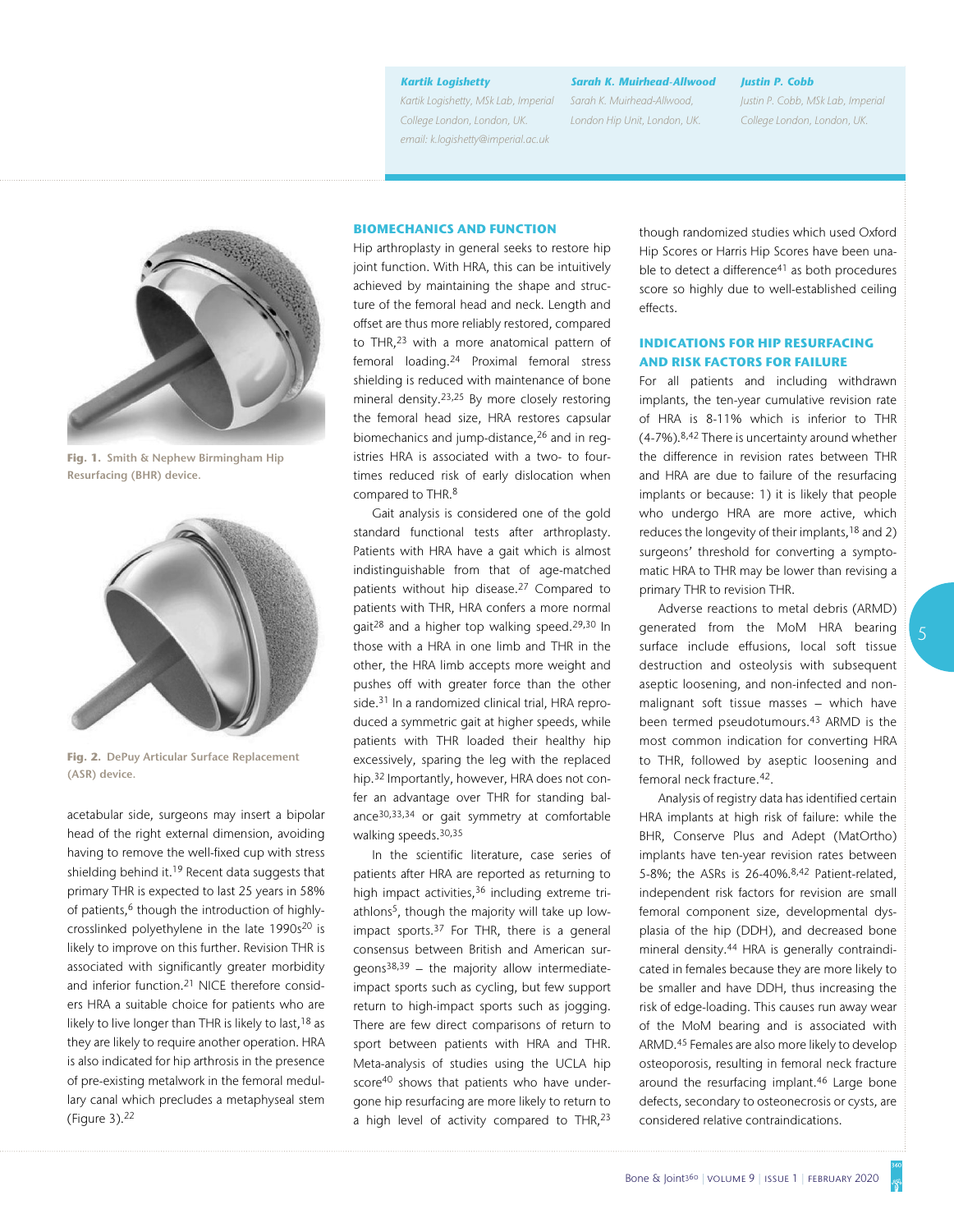

**Fig. 3. Radiographs of patient with femoral intramedullary nailing performed for malunion of a fracture to. the femoral diaphysis, who has undergone hip resurfacing for hip arthrosis.**

6

Improved patient selection dramatically reduces the risk of revision: registry data shows that males with osteoarthritis and large femoral heads (> 50mm) undergoing HRA have a tenyear revision rate of 5%.42 When adjusted for age and sex, the risk of revision for femoral components with head size less than 44 mm was more than five-times greater than for femoral components larger than 55 mm. It is difficult to define the most appropriate age for HRA. Although the risk of revision is highest in those aged over 65 years, in the six months immediately after surgery (due to fracture), it is this group of older patients who have the lowest rate of revision after six months (most likely due to their lower activity levels).42

Surgical technical factors have also been shown to have an impact on outcome: notching or lengthening of the femoral neck, leaving exposed cancellous bone, and varus placement of the femoral component increase the likelihood of femoral neck fracture;<sup>44</sup> placement of the acetabular component in over 50°-55° inclination is associated with high levels of serum metal ions and resultant pseudotumours.47 Therefore, HRA has a long learning curve – experienced hip surgeons may require over 100 cases before they reliably achieve accurate component position,48 though this may be reduced with computer navigation.<sup>49,50</sup> In the Finnish arthroplasty registry, hospitals performing fewer than 100 resurfacings each year were associated with higher HRA failure rates.<sup>51</sup> In response, the French Department of Health only authorizes fellowship-trained surgeons performing over 50 HRA each year in specialist centres to perform resurfacing.52 Since this change in 2013, the five-year revision rate in France is 1%.53

## **Monitoring metal hip resurfacing for adverse reactions to metal debris**

At least 14 MoM hip resurfacings designs have been recalled by their manufacturers since 2010 due to high rates of early failure. Flawed acetabular cup design resulted in too low a clearance between the femoral and acetabular components, which limited lubrication and increased wear. This clearance was worse in smaller cup sizes – typically used in female patients. The cups were also shallower than a hemisphere, so edge-loading could occur even when the cup was positioned at 45° inclination.10 Any large MoM bearing is susceptible to ARMD, but these implant designs were at particularly high risk.

There has been concern that cobalt and chromium ions may also have systemic effects, but population-based studies have demonstrated that there is no increased risk of cardiotoxicity<sup>54</sup> or cancer.<sup>55,56</sup> On the contrary, studies using data from the UK Office of National Statistics<sup>57</sup> and the UK National Joint Registry<sup>58</sup> have shown that substantially more patients are alive ten years after hip resurfacing, when compared to age- sex- and health-matched patients undergoing cemented or uncemented THR. The

mechanism explaining how HRA delivers survival benefit is multifactorial. Matched patients with HRA have a lower risk of periprosthetic infection and lower probability of developing cancer in their lifetime.57 When compared to cemented THR, HRA patients have fewer thromboembolic events.57,58 Improved survival may also be related to changes in lifestyle after arthroplasty23 or a selection bias which prevailed, despite adjusting for known confounders.

There is a limited evidence base and no international consensus to guide surgeons in the surveillance of MoM HRA and the optimal timing for surgical intervention,<sup>59</sup> so current practice is determined by nationally-led expert opinion and on an individual case basis ideally discussed in a specialist centre's multidisciplinary team.<sup>60</sup>

In the UK, the MHRA recommends that all 'high risk' HRA patients – females, males with femoral implant diameter < 48mm, and all patients with the ASR device – are reviewed annually, and that they provide an Oxford Hip Score assessment, and cobalt and chromium blood levels.61 Plain radiography can identify features associated with ARMD (acetabular component high inclination and anteversion below 5°, femoral neck osteolysis, lucencies at the implant-bone interfaces)<sup>62</sup> and risk of femoral neck fracture (varus femoral component position, lengthened femoral neck),<sup>44</sup> but is generally insensitive to detect periprosthetic masses. Metal Artefact Reduction Sequence (MARS) MRI or ultrasound is indicated in all symptomatic patients, as well as those with abnormal radiographs, deteriorating Oxford Hip Scores, or rising blood metal levels. Blood metal ions < 2 µg/L are considered normal in unilateral MoM HRA. However, there is no consensus on a single threshold for risk of ARMD.63 Asymptomatic high-risk patients with normal imaging and metal blood levels below 2 µg/L should be monitored, while symptomatic patients with large, solid, invasive, or destructive pseudotumours require early revision. The MHRA recommends less frequent surveillance in low risk patients: males with femoral implant diameter >48mm, and especially those with BHR or Adept implants (Figure 4). $61$ 

## **Revision of hip resurfacing**

There is significant heterogeneity in presentation of ARMD,<sup>64</sup> and surgery ranges from revision of the femoral component alone (to a stem with a dual-mobility bearing) or removal of both components and conversion to conventional primary THR.19,65 Uncemented revision implants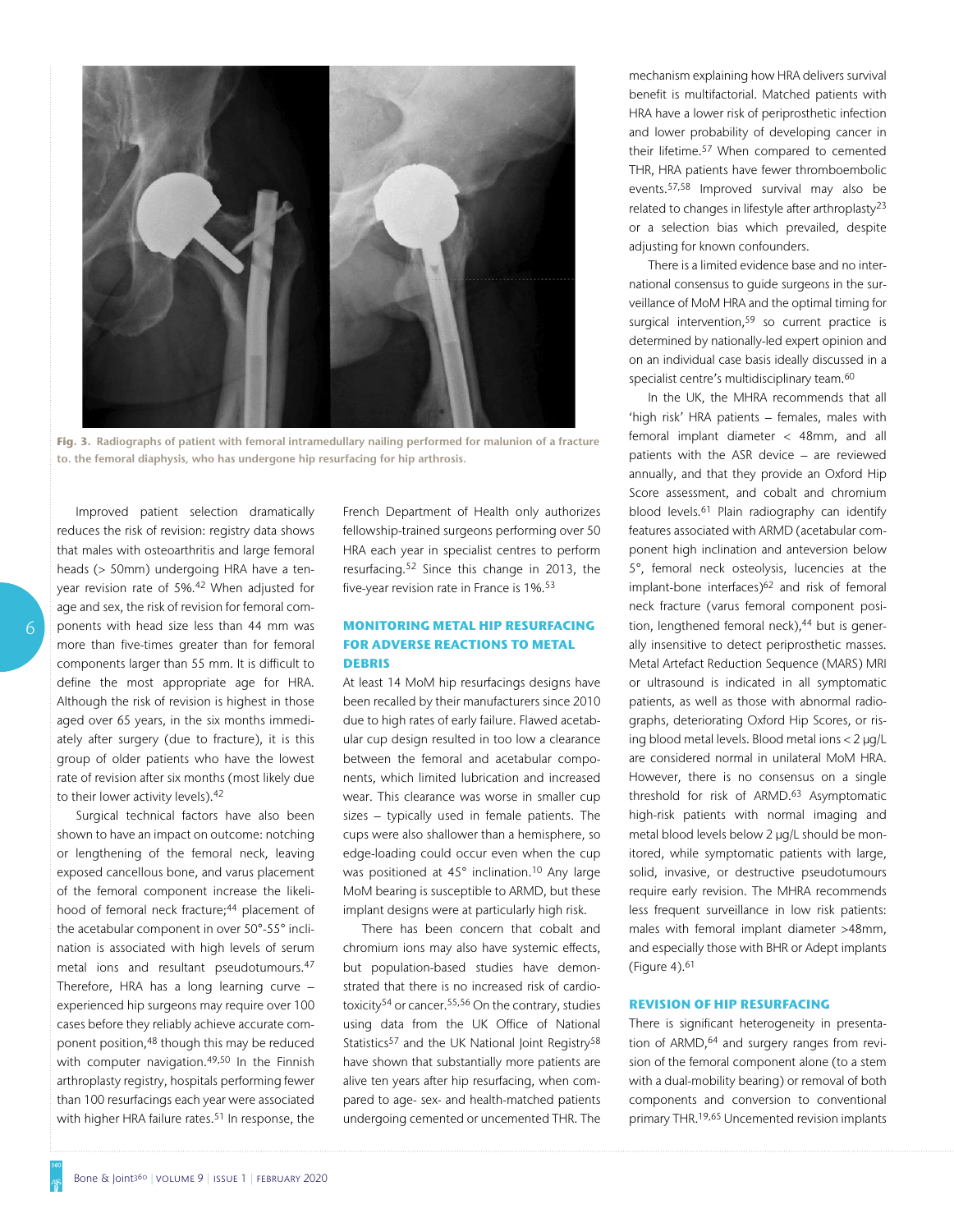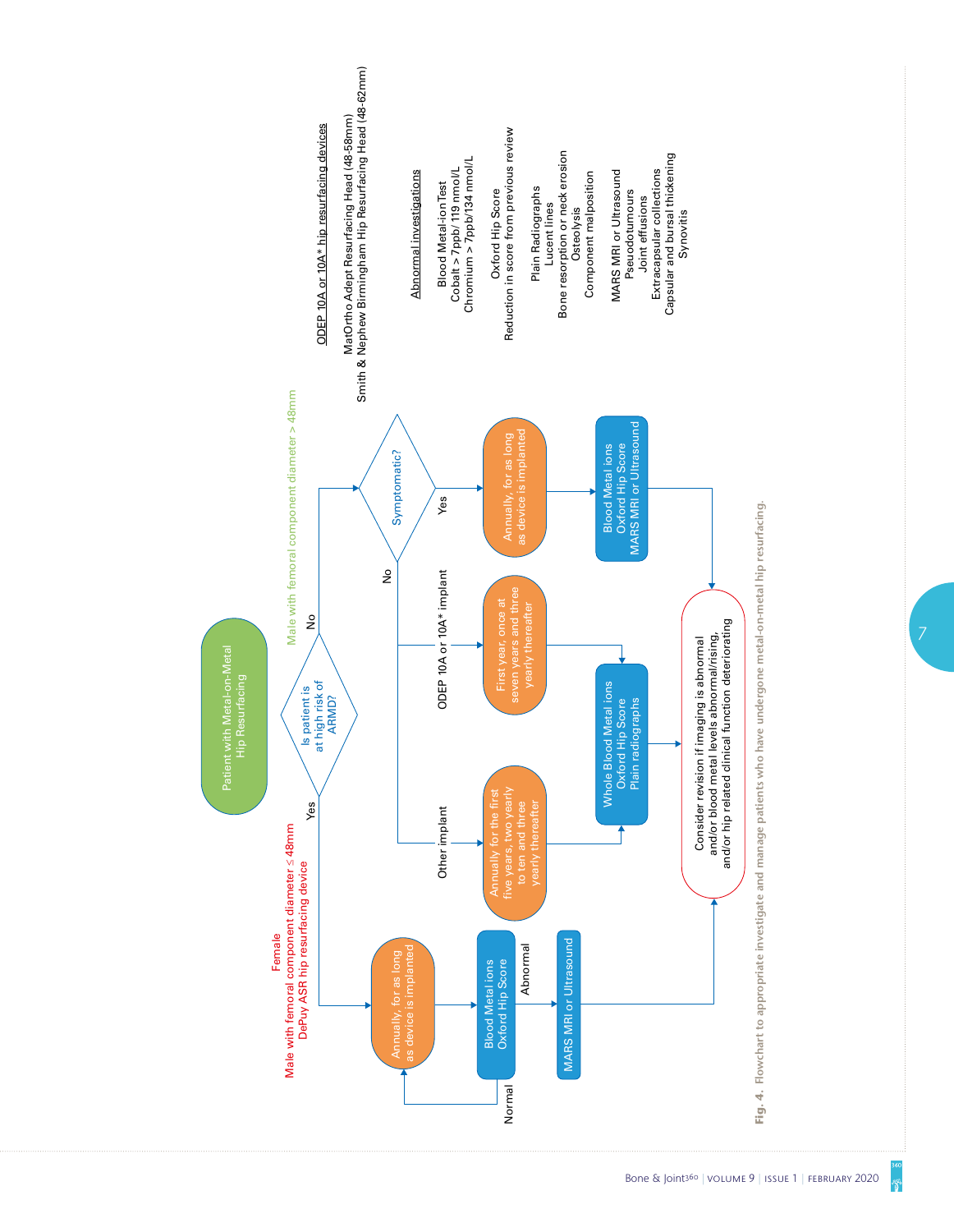with augments, cages, and/or grafting may be required in the setting of acetabular bone loss<sup>59</sup> while dual-mobility heads or constrained acetabular liners may be useful when there is extensive soft tissue destruction.<sup>66</sup> Clinical function and re-revision rates after revision HRA for ARMD are no different to surgery indicated for other reasons such as fracture or infection.67

# **The next generation of hip resurfacing implants**

The risk of ARMD from MoM bearings has prompted the development of alternative materials for hip resurfacing. Previous efforts at metal-on-polyethylene HRA have failed due to volumetric wear,68 but hip resurfacing using current generation highly cross-linked polyethylene (XLPE) with a cemented metal femoral implant has been recently shown to deliver excellent function and 3% revision at eight years' followup.69 Three clinical trials of other novel hip resurfacing implants have commenced in the last two years: two ceramic-on-ceramic uncemented HRA70,71 and a metal-on-polyethylene hybrid HRA.72

#### **Conclusion**

Hip resurfacing preserves much of the femoral head and neck and restores femoral head size. It has some advantages over hip replacement: enhanced stability, a more normal gait, greater possibility for participation in high demand activities, lower mortality, and easier femoral revision. Resurfacing is limited by technical difficulty. Femoral neck fracture and adverse reactions to metal debris are particular complications and more common in smaller patients. However, both implant and patient survival and function are superior when performed on suitable patients by experienced surgeons using safe implants. Recognising this risk and benefit profile – and the excellent performance and longevity of modern total hip replacement – resurfacing should be discussed as an option for younger and more active patients with end-stage hip arthrosis.

#### **References**

**1. Cohen D.** Medical Devices. Out of joint: the story of the ASR. *BMJ*. 2011;342.

**2. Langton DJ, Joyce TJ, Jameson SS, et al.** Adverse reaction to metal debris following hip resurfacing: the influence of component type, orientation and volumetric wear. *J Bone Joint Surg [Br]*. 2011;93(2):164-171.

**3. No authors listed.** Andy Murray: Former British number one has resurfacing surgery on hip. 2019; https://www.bbc.co.uk/sport/ tennis/46916064. (Last accessed 16 December 2019.)

**4. No authors listed.** Winning tennis titles again, Bob Bryan is inspiring athletes with hip injuries. 2019; https://www.nytimes. com/2019/04/02/sports/bob-bryan-hip-surgery.html. (date last accessed 16 December 2019.)

**5. Girard J, Lons A, Pommepuy T, Isida R, Benad K, Putman S.** High-impact sport after hip resurfacing: the Ironman triathlon. *Orthop Traumatol Surg Res*. 2017;103(5):675-678.

**6. Evans JT, Evans JP, Walker RW, Blom AW, Whitehouse MR, Sayers A.** How long does a hip replacement last? A systematic review and meta-analysis of case series and national registry reports with more than 15 years of follow-up. *Lancet*. 2019;393(10172):647-654.

**7. NHS Digital UK.** Provisional Patient Reported Outcome Measures (PROMs) for hip and knee replacement procedures in England – April 2017 to March 2018. 2018; https://digital.nhs.uk/ data-and-information/publications/statistical/patient-reportedoutcome-measures-proms/april-2017-to-march-2018-augustrelease. (Date last accessed 16 December 2019.)

**8. No authors listed.** National Joint Registry for England W, Northern Ireland and the Isle of Man, 15th Annual Report: Surgical data to 31 December 2017. 2018; www.njrreports.org.uk2018. (Date last accessed 16 December 2019.)

**9. Underwood RJ, Zografos A, Sayles RS, Hart A, Cann P.** Edge loading in metal-on-metal hips: low clearance is a new risk factor. *Proc Inst Mech Eng H*. 2012;226(3):217-226.

**10. Jeffers JR, Roques A, Taylor A, Tuke MA.** The problem with large diameter metal-on-metal acetabular cup inclination. *Bull NYU Hosp Jt Dis*. 2009;67(2):189-192.

**11. Langton DJ, Sidaginamale RP, Avery P, et al.** Retrospective cohort study of the performance of the Pinnacle metal on metal (MoM) total hip replacement: a single-centre investigation in combination with the findings of a national retrieval centre. *BMJ Open*. 2016;6(4):e007847.

**12. Amstutz HC, Le Duff MJ.** The mean ten-year results of metal-on-metal hybrid hip resurfacing arthroplasty. *Bone Joint J*. 2018;100-B(11):1424-1433.

**13. Matharu GS, McBryde CW, Pynsent WB, Pynsent PB, Treacy RB.** The outcome of the Birmingham Hip Resurfacing in patients aged < 50 years up to 14 years post-operatively. *Bone Joint J*. 2013;95-B(9):1172-1177.

**14. Mehra A, Berryman F, Matharu GS, Pynsent PB, Isbister ES.** Birmingham Hip Resurfacing: a single surgeon series reported at a minimum of 10 years follow-up. *J Arthroplasty*. 2015;30(7):1160-1166.

**15. Pailhe R, Matharu GS, Sharma A, Pynsent PB, Treacy RB.** Survival and functional outcome of the Birmingham Hip Resurfacing system in patients aged 65 and older at up to ten years of follow-up. *Int Orthop*. 2014;38(6):1139-1145.

**16. McMinn DJW, Daniel J, Ziaee H, Pradhan C.** Results of the Birmingham Hip Resurfacing dysplasia component in severe acetabular insufficiency: a six- to 9.6-year follow-up. *J Bone Joint Surg [Br]* 2008;90(6):715-723.

**17. Uemura K, Takao M, Hamada H, Sakai T, Ohzono K, Sugano N.** Long-term results of Birmingham hip resurfacing arthroplasty in Asian patients. *J Artif Organs*. 2018;21(1):117-123.

**18. No authors listed.** Total hip replacement and resurfacing arthroplasty for end-stage arthritis of the hip: Technology appraisal guidance. [TA304] UK National Institute for Health and Care Excellence; 2014. https://www.nice.org.uk/guidance/ta304. (Date last accessed 16 December 2019.)

**19. Blevins JL, Shen TS, Morgenstern R, DeNova TA, Su EP.** Conversion of hip resurfacing with retention of monoblock acetabular shell using dual-mobility components. *J Arthroplasty*. 2019;34(9):2037-2044.

**20. McKellop H, Shen FW, Lu B, Campbell P, Salovey R.** Development of an extremely wear-resistant ultra high molecular weight polyethylene for total hip replacements. *J Orthop Res*. 1999;17(2):157-167.

**21. Adelani MA, Crook K, Barrack RL, Maloney WJ, Clohisy JC.** What is the prognosis of revision total hip arthroplasty in patients 55 years and younger? *Clin Orthop Relat Res*. 2014;472(5):1518-1525.

**22. Pritchett JW.** Hip resurfacing in patients with severe osteoarthritis and blocked medullary canal. *Hip Int*. May 2018:1120700018778537.

**23. Hellman MD, Ford MC, Barrack RL.** Is there evidence to support an indication for surface replacement arthroplasty?: a systematic review. *Bone Joint J*. 2019;101-B(1\_Supple\_A):32-40.

**24. Kishida Y, Sugano N, Nishii T, Miki H, Yamaguchi K, Yoshikawa H.** Preservation of the bone mineral density of the femur after surface replacement of the hip. *J Bone Joint Surg [Br]*. 2004;86(2):185-189.

**25. Gerhardt DMJM, Hannink G, Rijnders T, van Susante JLC.** Increase in physical activity after resurfacing hip arthroplasty is associated with calcar and acetabular bone mineral density changes. *Hip Int*. 2017;27(2):140-146.

**26. Logishetty K, van Arkel RJ, Ng KCG, Muirhead-Allwood SK, Cobb JP, Jeffers JRT.** Hip capsule biomechanics after arthroplasty: the effect of implant, approach, and surgical repair. *Bone Joint J*. 2019;101-B(4):426-434.

**27. Wiik AV, Lambkin R, Cobb JP.** Gait after Birmingham Hip Resurfacing: an age-matched controlled prospective study. *Bone Joint J*. 2019;101-B(11):1423-1430.

**28. Aqil A, Drabu R, Bergmann JH, et al.** The gait of patients with one resurfacing and one replacement hip: a single blinded controlled study. *Int Orthop*. 2013;37(5):795-801.

**29. Mont MA, Seyler TM, Ragland PS, Starr R, Erhart J, Bhave A.** Gait analysis of patients with resurfacing hip arthroplasty compared with hip osteoarthritis and standard total hip arthroplasty. *J Arthroplasty*. 2007;22(1):100-108.

**30. Lavigne M, Therrien M, Nantel J, Roy A, Prince F, Vendittoli PA.** The John Charnley Award: The functional outcome of hip resurfacing and large-head THA is the same: a randomized, double-blind study. *Clin Orthop Relat Res*. 2010;468(2):326-336.

**31. Aqil A, Drabu R, Bergmann JH, et al.** The gait of patients with one resurfacing and one replacement hip: a single blinded controlled study. *Int Orthop*. 2013;37(5):795-801.

**32. Gerhardt DMJM, Mors TGT, Hannink G, Van Susante JLC.** Resurfacing hip arthroplasty better preserves a normal gait pattern at increasing walking speeds compared to total hip arthroplasty. *Acta Orthop*. 2019;90(3):231-236.